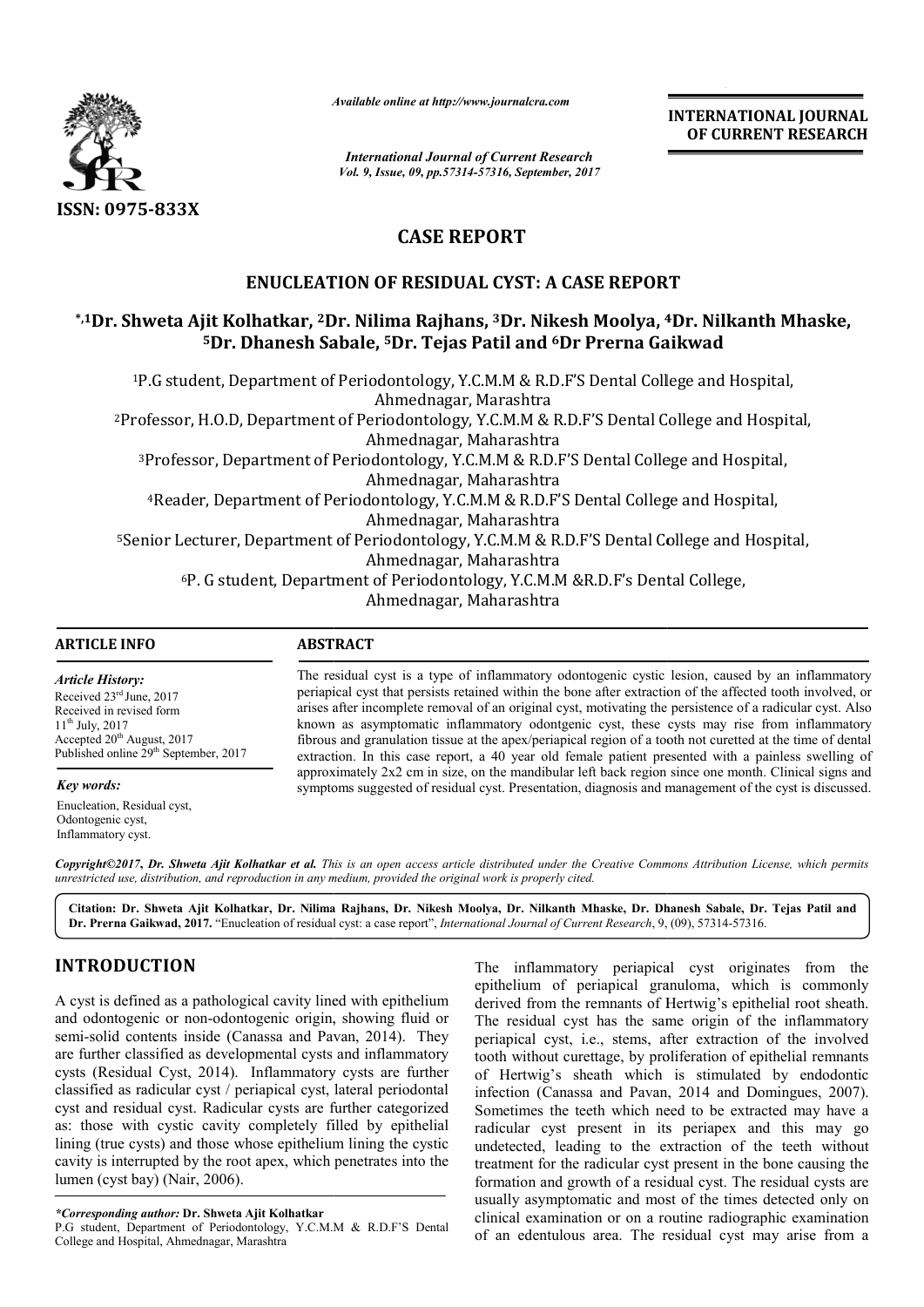dental granuloma that may be present after an extraction (Deepthi Adappa, 2014).

### **Case Report**

A 40 years old female patient came to the department of periodontology of the concerned college in Maharashtra with the chief complaint of swelling, discharge and loose teeth in lower left back region of jaw since 1 month.



**Figure 1. Pre-operative Orthopantomograph (OPG)**



**Figure 2. Intra-operative image of the cyst**



**Figure 3. Intra-operative image after enucleation of cyst**



**Figure 4 & 5. Root pieces andenucleated cyst**



**Figure 6. 1 Months Post-operative radio visuography image**



**Figure 7. Image of histopathology report**

The patient also gave history of extraction of grossly carious tooth 1 month back. On intraoral examination there was pus discharge seen on mandibular left posterior 36 region and Grade I mobility with 35. 36 was missing with healed socket. There was a swelling 0.5cm away from the alveolar ridge which was not well defined. On palpation it was soft in consistency and was tender. The overlying mucosa was smooth elevated with pus discharge. Orthopantomograph (OPG) was taken for the patient which revealed a well-defined radiolucency 2cm×2cm in size in 36 edentulous region within which 2 root pieces were enclosed. It was in the close proximity of mandibular canal. The clinical and radiographic examination was suggestive of residual cyst as provisional diagnosis which was further enucleated and sent for histopathological examination. The surgical enucleation of the cyst was carried out under local anesthesia and strict asepsis through an intraoral approach. The histopathological examination reveals a H  $&$  E section of a cystic lumen lined by parakeratinized stratified squamous epithelium 4-6 layered. The basal cell layer shows tombstone appearance at places and is suggestive of infected Dental cyst

## **DISCUSSION**

Residual cyst occurs due to incomplete surgical removal of a radicular or other inflammatory cyst. The tooth is extracted with the periapical pathological area left behind in the bone which may lead to the formation of residual dental cyst.<sup>5</sup>The radiographic feature is a well-defined unilocular radiolucent structure at the edentulous area of a previous extracted tooth site (Oehlers, 1970). A detailed study of clinical, histopathological and radiological findings is important as